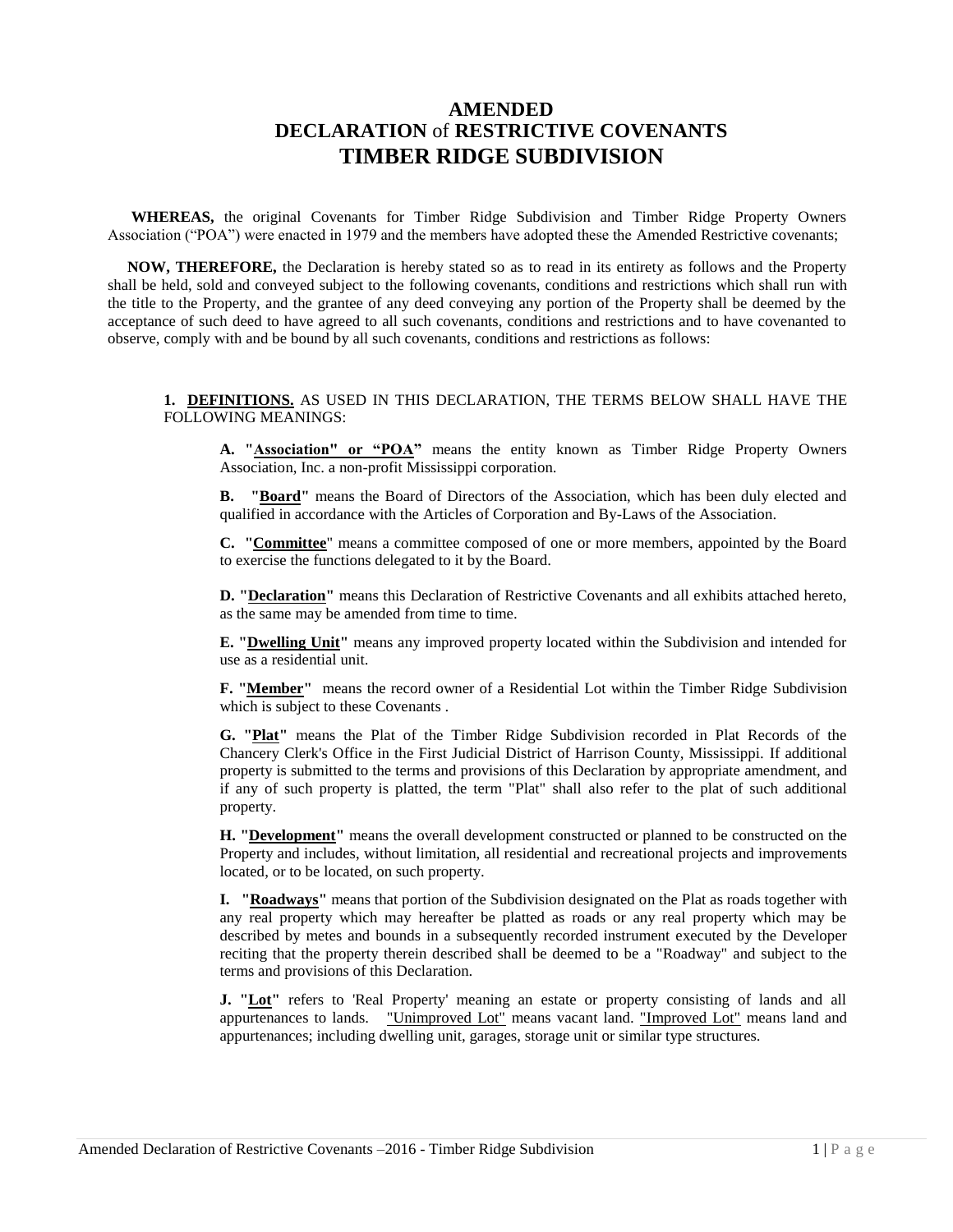#### **2. USE AND CONSTRUCTION RESTRICTIONS AND REQUIREMENTS**

**2 A. Residential Purposes:** Each lot shall be used exclusively for single-family residential purposes only, and no structure shall be erected on any Lot other than one detached single-family residence, and appurtenant buildings.

All structures shall be new construction, meeting of the following criteria:

(1) Hardy board, brick, stucco or wood siding;

(2) Roof pitch of at least 7/12 or greater;

(3) Architectural shingles or metal roof;

(4) Ceiling heights of at least 8 feet; and

(5) The first floor of raised homes shall have lattice, louvers, or garage doors to shield stored items from public view.

(6) No structure, other than fences, shall be located on any lot nearer to the front lot line than 30 feet or nearer to the rear property line than 20 feet or nearer to any side lot line than 10 feet. No fence of any kind shall be erected on any portion of the premises from the front lot line to the front sill line of the main building on any lot. No chain link or farm type wire fences are allowed on any lot. These setbacks shall prevail on all lots less and except those with greater setbacks recorded on the official plats of the land records in the office of the Chancery Clerk of Harrison County, MS, 1st Judicial District.

**2 B.** Approval of All Plans and Specifications **t**o insure the development of the Subdivision as a residential community of the highest quality in which all improvements are harmonious in architectural design and aesthetic appearance, the Association has the exclusive power and discretion to control and approve all improvements placed on any lot owned by a member.

No driveway or parking area, fence, wall, building, or any other structure or thing shall be placed or maintained upon any Lot, nor shall any exterior addition, change or alteration be made to existing improvements thereon until detailed plans and specifications for the same, are submitted to the Architectural Committee and approved in writing by same as to harmony of external design, compliance with the terms of this Declaration and location in relation to surrounding

Failure to reject the plans within 45 days after submission shall be considered approval of the plan. If the plan is rejected, the reason shall be given in writing. After correcting the objections, a plan may be resubmitted

Prior to approval, the Association requires submission of the following documents as apply to the proposed improvements:

**(i)** Site plan drawn to scale showing structure footprint, all property lines, setbacks per TRPOA Covenants (dimensioned to property lines), existing legal easements, driveway & sidewalk location, bulkhead (waterway) dimensioned to property lines, City of Pass Christian street names and location.

**(ii)** Floor plan or plans showing dimensions of the finished floor areas, conditioned living areas , porches, stairways, etc. ;

**(iii)** Elevations of all sides of the contemplated structure showing exterior materials, colors, roof design and slope, shutters, awnings, porches and other attachments;

**(iv)** A summary specification list of proposed materials and samples of exterior materials and colors which cannot be adequately described;

**(v)** Landscaping plans Per City of Pass Christian standards.

The Association may delegate to the Committee all rights of approval granted to the Association pursuant to paragraph 2B.

**2 C. Minimum Square Footage**. No dwelling unit located on a lot shall contain less than 1,500 square feet of heated and air-conditioned enclosed living space.

**2 D.** Grinder pumps, where needed, shall be maintained in good order by the property owner using such pump.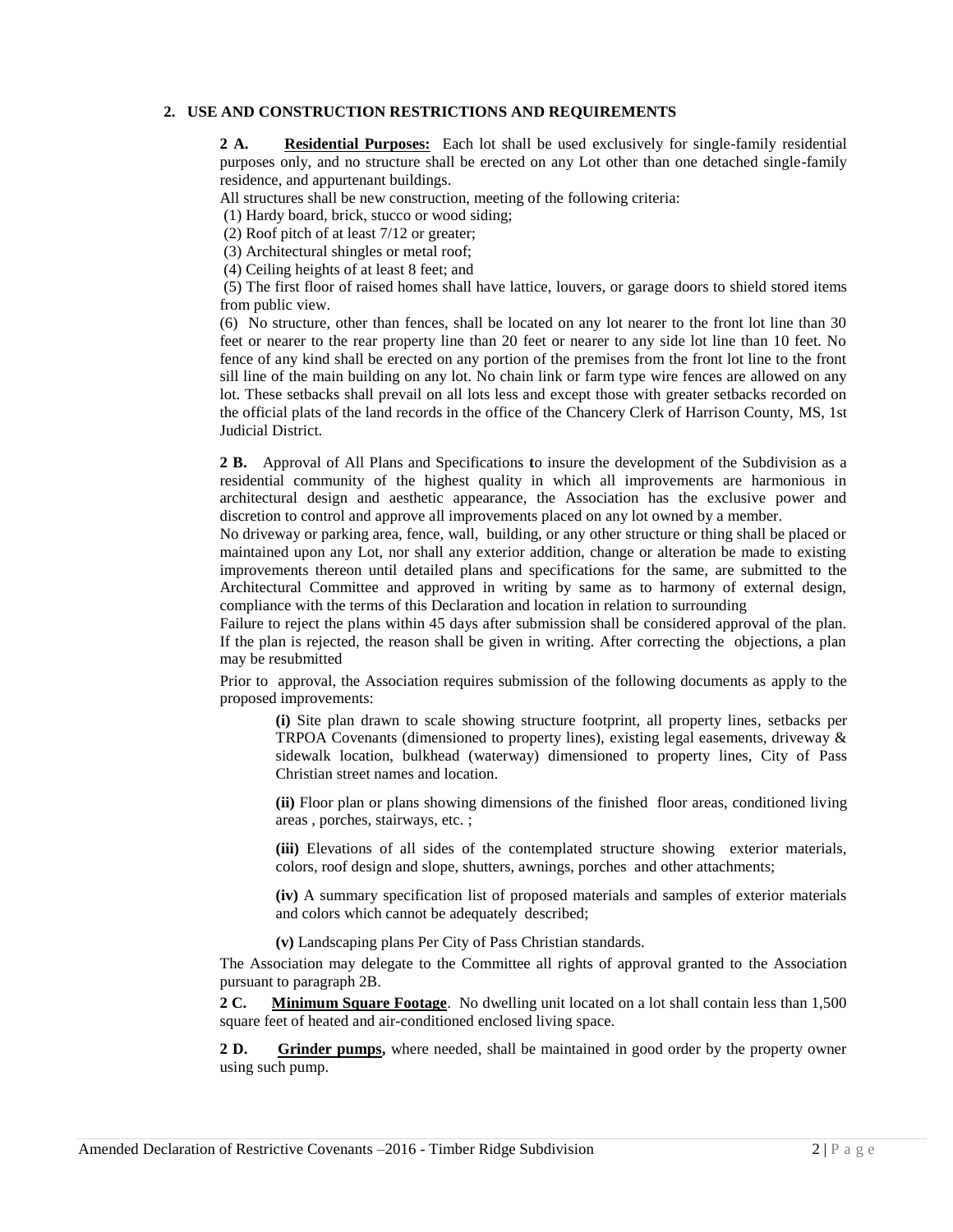**2 E. Temporary, Movable Structures.** Other than temporary construction sheds and sanitary toilet facilities used during construction of the residence and other buildings permitted on any Lot, no shed, shack, trailer, tent or other temporary or movable building or structure of any kind shall be erected or permitted to remain on any Lot. No structure other than a single family dwelling shall be used as a residence at any time under any conditions.

**2 F. Waterways.** The Department of Marine Resources holds jurisdiction over all waterways. Lot owners must meet all DMR regulations and obtain proper DMR permitting prior to commencing construction of docks, piers or boat lifts/houses. One of the DMR permitting requirements is that a lot owner has to obtain the permission of his/her neighbor before allowing the construction of any dock, pier or boat lift/house within 10 feet of the neighbor's property line.

**2 G. Timber Ridge Property Owners Association** board is hereby given the authority to grant variances from setback requirements, to add or delete building requirements as building codes and building products change, to change the numbering of these covenants, and if a situation arises that causes a unique hardship on a member, the board has the authority to grant a variance to cure same.

### **3. GENERAL COVENANTS/RESTRICTIONS**

**3 A. Nuisances.** No illegal, noxious or offensive activities shall be carried on upon any lot; nor shall anything be done thereon which is or may become a nuisance or annoyance to the occupants of any lot subject to these covenants.

**3 B. Trash.** Burning of trash, rubbish, garbage, leaves or other materials in the open, by an incinerator or otherwise, is prohibited. All garbage and trash must be stored in closed containers and in such location so as to be hidden from view from any adjacent Dwelling Unit, Lot or Roadway. Oversized items shall be placed by the road to enable pick up by the City of Pass Christian. However, no items are to remain longer than 7 days at which time the owner must dispose of the items.

**3 C. Antennas**. No excessive radio or television aerial or antenna shall be installed

**3 D. Signs.** No signs of any kind shall be displayed to the public view on any Lot, Dwelling Unit, however, that nothing herein shall be construed to restrict in any manner a member from (1) placing one sign not more than 18" x 24" in size advertising the Property for sale or rent and (2) placing election campaign signs pursuant to the TRPOA election campaign sign policy. The restriction does not apply to signs used by a builder to advertise the property during construction and sales period.

**3 E. Parking; Storage; Repairs.** Non-operational vehicles are prohibited. Recreational vehicles (including, but not limited to boats, boat trailers, travel trailers, camp trailers, motor homes, cargo trailers) or any similar vehicle shall not be kept on any Roadway, or stored on any Lot except behind the front sill of the residence or within a garage or an enclosed screened area. No repairing or overhauling of any vehicle is allowed on any part of a Lot, or any Roadway. All vehicles have to be parked on driveways.

**3 F. Business/Commercial vehicles.** Truck(s) exceeding 3/4 ton, cargo van(s), cargo trailer(s), heavy equipment, motor home(s), recreation vehicle(s) and boat trailers shall be stored behind the front sill of the home. All vehicles have to be parked on driveways.

**3. G Condition of Dwelling Units and Lots.** Each owner shall maintain in good condition his entire Dwelling Unit and or Lot at all times, including keeping the grass and growth neatly trimmed and edged. No trash, garbage, rubbish debris, refuse, or unsightly object shall be allowed to be placed, accumulated, or suffered to remain anywhere on the Lot unless stored as provided in paragraph 3B. Any lot in its natural state (never having been developed) shall need no maintenance or upkeep by its owner. Any lot (or dwelling) that has been improved in any manner shall be maintained by its owner/member. Nothing herein shall be construed as requiring the Association to clear or maintain property owned by it so long as such property is unimproved.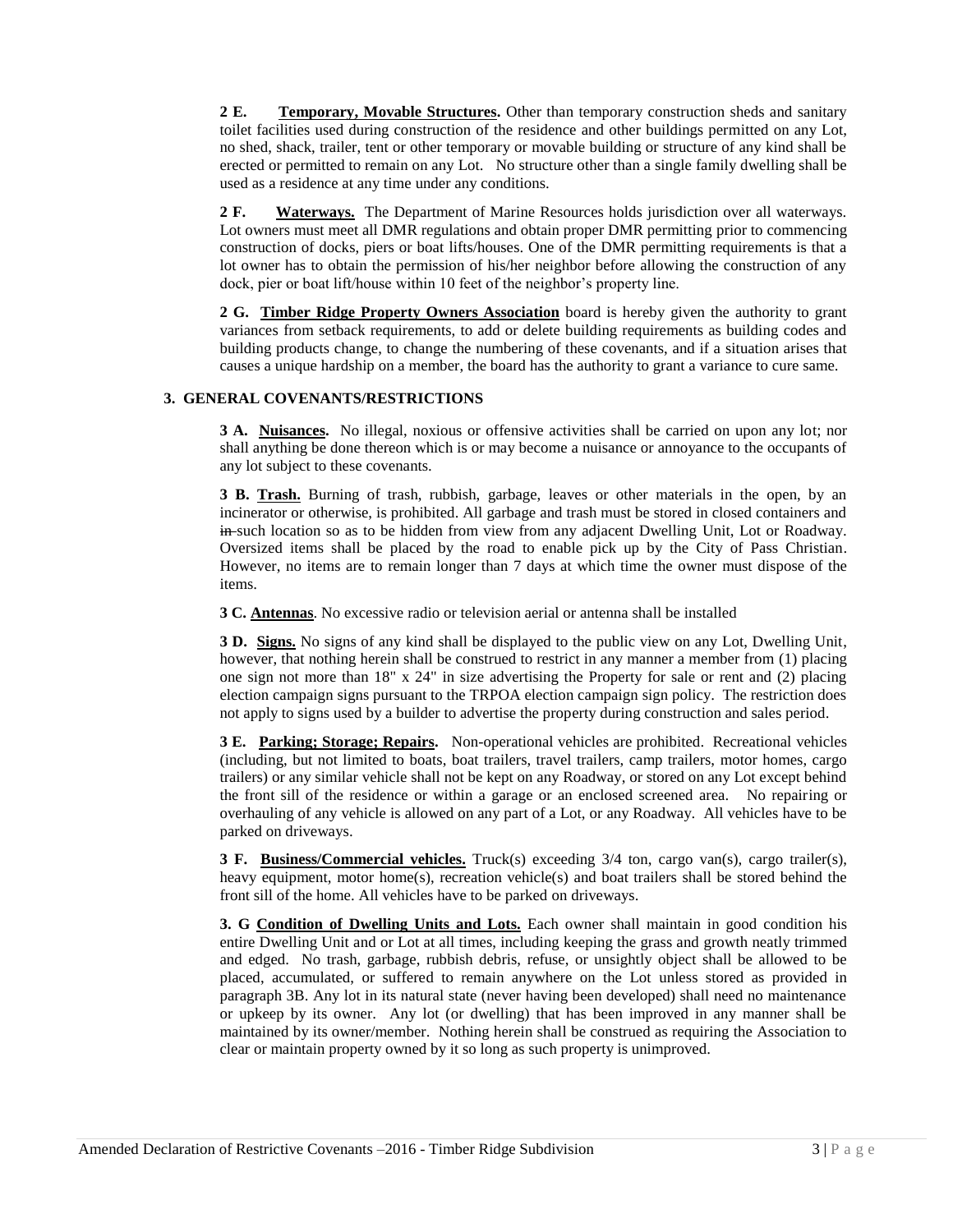**3 H. Animals.** All pets must be kept for the pleasure and use of the Owner, and not for commercial purposes, and must not be permitted to run free. Owners shall abide by the City leash laws. No other animals, livestock or poultry of any kind shall be kept on any Lot. All owners are responsible for cleaning up after their pets. If the Association, in its sole discretion, determines that any pet is dangerous or an annoyance or nuisance to the other residents of the Property Subdivision, or surrounding areas, or destructive of wildlife and property, such pet may not thereafter be kept on the Lot and shall be promptly removed by the Owner / Member.

**3 I. No Lot shall be re-subdivided or re-platted without prior approval.** Lots will form an integral unit of land suitable for use exclusively for single-family residential purposes only, with no more than one detached single-family residence and appurtenant buildings as a residential site.

**3 J. Additional Covenants and Restrictions.** No Owner of any part of the Property shall without prior written approval of the Association, impose any additional covenants or restriction on any part of this Property.

**3 K. Enforcement.** These Covenants and Restrictions may be enforced by the

Association. In the event of violation or breach of any of said provisions, restrictions, easements, covenants, liens and charges herein contained TRPOA shall levy the following charges and or have the following enforcement rights:

**(a)** TRPOA will notify a lot owner by mail or by placing a notice on said lot of such violation and failure to remedy said violation will result in the following fines and or legal actions:

 **(i)** The fine for an abandoned house is to be set by the Board to commence 90 days after notice and assessed on a monthly basis until a resolution is reached. TRPOA also has the right to remove the abandoned home and lien the property for the cost of same plus an additional 20%.

 **(ii)** After a 30 day notice, the fine for failure to maintain a lot and or dwelling in the condition as set out in the covenants will be set by the board and assessed on a monthly basis until a resolution is reached. TRPOA also has the right to enter the property and remedy the violation and lien the property for the cost of same plus an additional 20%

**3 L. Rental Properties.** Members who lease/rent out their dwellings are responsible for ensuring that their tenants and or guests are aware and abide by the Associations restrictive covenants.

#### **4. ASSESSMENTS**

#### **The Association shall have the authority to levy assessments as provided herein against the Lots; improved or unimproved and is subjected thereto as hereinafter provided:**

**4 A.** Each person or entity owning a lot subject to these covenants, or holding a contract to purchase one of the lots in which contract the purchaser has the right to possession during the contract period, shall have a right of easement, use and enjoyment of certain Common Areas and the facilities thereon and shall be obligated to pay assessments for their maintenance, repair, and operation as set out hereinafter. Such person or entity is hereafter referred to as a "Member".

**4 B.** The Common Areas shall consist of (1). That parcel lying near and between Squares 19, 21, and 24, Unit 1-A; (2). That parcel measuring 165 feet by 270 feet lying between lots 16 and 19 and 65 and 66, Square 48, Unit III, together with all improvements thereon; and (3). Such other land, facilities, easement or other amenities which shall later be so designated by written instrument filed with the Chancery Clerk of Harrison County and executed by Guaranty Properties, Inc., formerly referred to as "Declarant", or by the non-profit corporation whose members are the Proprietors under this covenants, hereafter referred to as the "Association".

**4 C.** Each Member by acceptance of a deed or contract to purchase containing the right of possession shall be deemed to and shall thereby covenant and agree, to pay the Association such sums as may be assessed for maintenance, repair and operation of the Common Areas. Each such assessment, together with interest, costs and reasonable attorney fees, may be collected by the Association, beginning 30 days after due date, by suit if necessary. Jurisdiction of any such suit shall be in the First Judicial District of Harrison County, Mississippi, where the action shall be deeded to have accrued.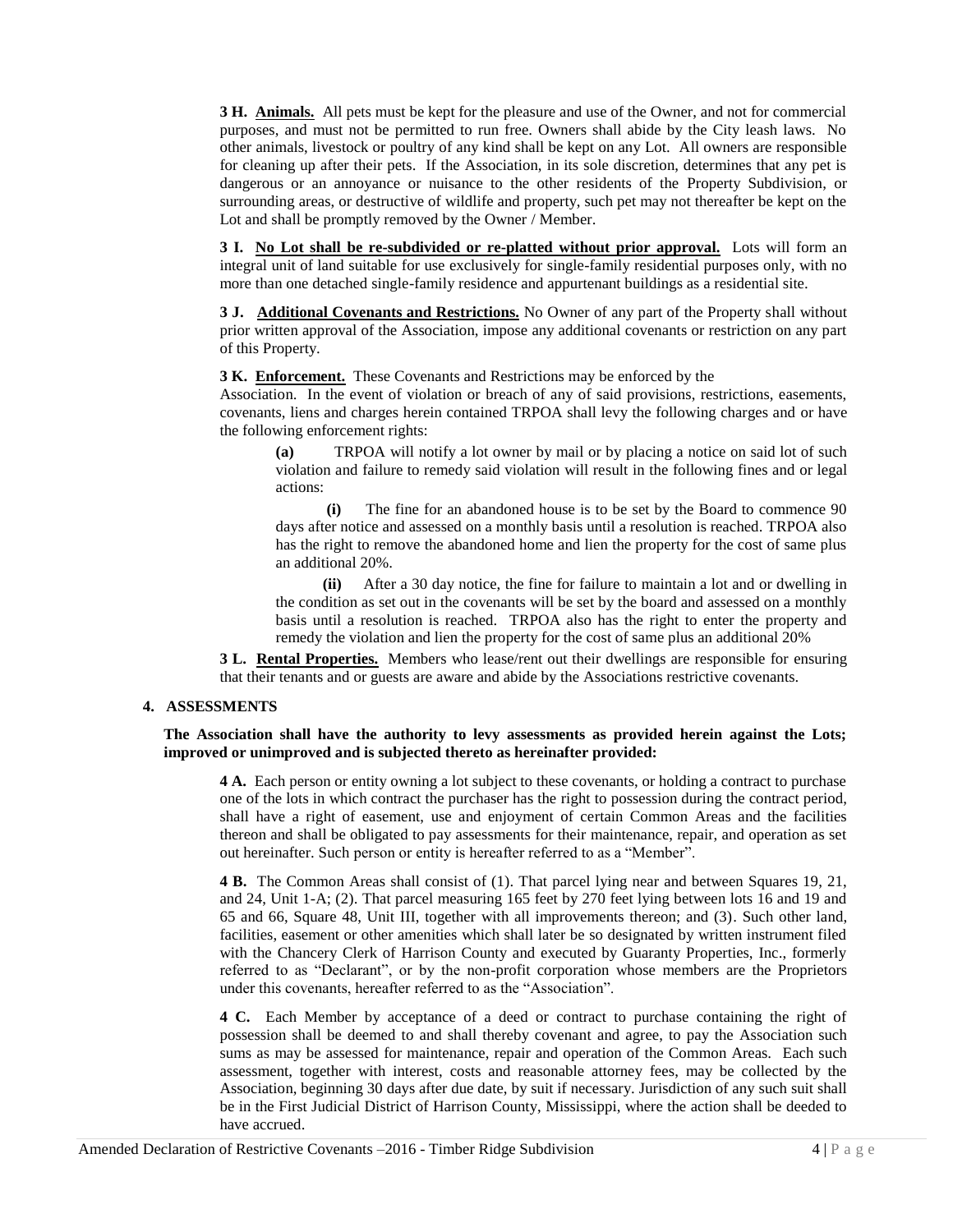**4 D.** The personal obligation for delinquent assessments shall not pass to successors in title, but no successor in title may use any Common Area until all delinquent assessments, and interest, costs, and attorney's fees have been paid. Any Proprietor who has an assessment delinquent over 60 days may not use the Common Areas until his assessment payments are current.

**4 E.** Purposes. The Association may levy assessments for the purpose of enabling the Association to pay for all expenses of operating the Association and those required for reasonable repair and maintenance of the portions of the Development owned by or leased to the Association, including without limitation:

**(i)** ad valorem taxes assessed against any properties, real or personal; landscaping, irrigation, drainage and paving; security; management fees, legal and accounting fees, payrolls and general office operating expenses, and the expenses of doing any and all other things necessary or desirable in the judgment of the Board to keep the Development neat and attractive, to preserve or enhance the value of the Lot (improved or unimproved), to eliminate fire, health or safety hazards, and to pay for such other expenses, including, but not limited to, liability insurance, which in the judgment of the Board may be of general benefit to the residents;

**(ii)** To repay funds, together with interest thereon, borrowed by the Association and used for purposes referred to herein;

**(iii)** To accumulate reasonable reserves for the foregoing purposes

It shall not be necessary for the Association to allocate or apportion the funds collected pursuant hereto or expenditures therefrom among the various purposes specified herein and the judgment of the Board in the expenditure of such funds shall be final. The Association in its discretion may hold such funds invested or un-invested, and may reserve such portions of the funds as it determines advisable for expenditure in years following the year for which the regular maintenance assessment was assessed.

**4 F. Regular Assessments.** Each Dwelling Unit and Lot is hereby subjected to regular assessments as provided below, payable on a yearly basis. The assessments shall be uniform in dollar amount and shall be set by the Board. The regular maintenance assessment may be adjusted from year to year by the Board as required to meet the expenses and other charges for which same are assessed. Regular assessments shall become delinquent if not paid within thirty (30) days and shall bear interest at the rate set by the Board from the date until paid. Membership in the Association shall be appurtenant to and may not be separated from proprietorship of any lot, which is subject to assessment. No Member may waive or otherwise escape liability for the assessments provided herein by non-use of the Common areas or abandonment of their lot.

**4 G. Increase in Assessments**. Assessments on Lots may be increased or decreased from time to time as may be necessary to meet the obligations of the Association. However, if an increase in the annual assessment is in excess of 10% over the prior year's assessment it shall be put to a vote of the Members and approved by 60% of the votes cast in person or by proxy with notice and ballots mailed and or e-mailed at least 30 days in advance

**4 H. Special Assessments.** The Board may impose special assessments to meet expenses of an extraordinary or emergency nature or other unexpected needs, provided that if such special assessment exceeds \$100.00 per Lot Unit during any twelve (12) month period, then Members of 60% in number shall approve in person or by proxy. All special assessments shall be imposed upon Lots in the same ration as the regular assessments. Any special assessment which is not paid within thirty (30) days after the Member receives written notice of same shall bear interest at the rate set by the Board.